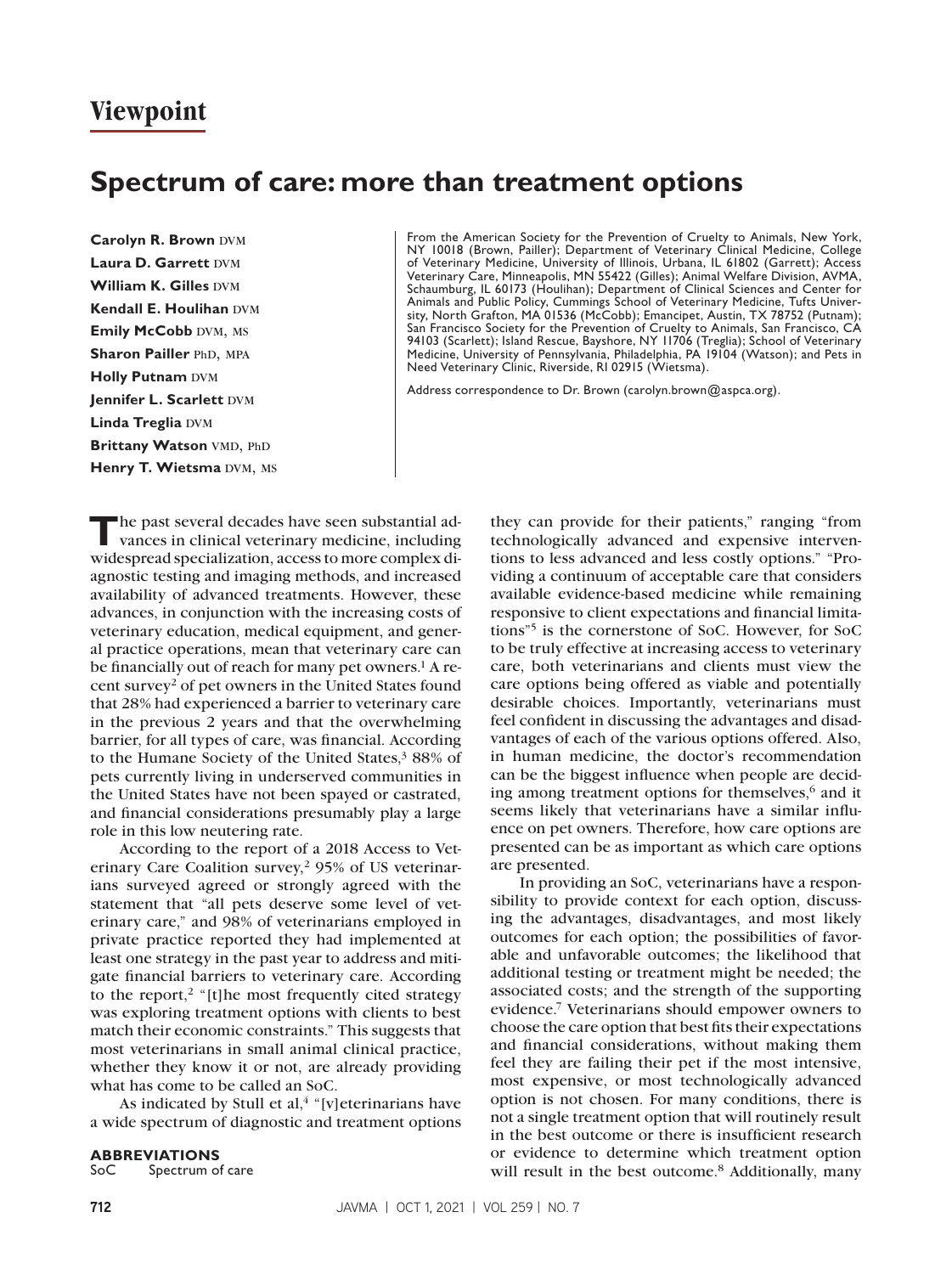factors play a role in determining which outcome (eg, survival time vs quality of life) is the "best" outcome and, thus, which care option is truly the best option for any specific patient and its owners.

Offering and providing an SoC can be difficult but can also provide substantial benefits for all stakeholders in the veterinarian-client-patient relationship. In this report, we discuss barriers veterinarians face in effectively providing an SoC, including professional perceptions, attitudes, and misunderstandings related to the evidence supporting various care options, and present specific strategies for practicing an SoC. We also discuss the essential need for developing strong veterinarian-client relationships and fostering core communication skills, and we highlight how good communication skills contribute to the effective practice of an SoC. We encourage veterinarians, veterinary teams, and the veterinary profession as a whole to reexamine how expanding diagnostic testing, treatment, and management options can improve individual patient and community welfare.

### **Veterinarians: Challenges to Providing an SoC**

In our experience, many veterinarians practice with the goal of providing the most intensive and most technologically advanced treatments. This may, at least in part, reflect their extensive exposure to specialists during their veterinary school training, in that clinical rotations for veterinary students in the United States have historically taken place at tertiary referral teaching hospitals. However, patients seen at traditional veterinary teaching hospitals often have uncommon or complex medical conditions, and owners typically arrive with the expectation that their pets will receive state-of-the-art treatments with a concomitant high cost.9 Although many veterinary teaching hospitals also run busy emergency services, cases are often referred to specialty services following admission. Thus, there frequently is an assumption that owners will want to pursue expansive diagnostic testing and advanced treatment for their pets. As a result, many veterinarians were not exposed to the SoC concept during their veterinary school clinical rotations, making it likely that they never had an opportunity to learn or gain confidence in the skills necessary to offer an SoC.10 Veterinary schools have begun to expand their approach by also providing training in community practices, allowing students to experience different types of practice, including practices offering an SoC.11 Still, the lack of training in or familiarity with the SoC concept means that veterinarians may be anxious about offering any treatment options other than the most intensive and most technologically advanced, worrying that doing so could adversely affect their reputation among peers and clients, result in litigation, or brand them as a substandard practitioner.

There are, however, many strategies for incorporating an SoC into treatment planning. For example,

if a diagnostic test will provide information about a pet's disease, but not change the treatment plan or prognosis, the veterinarian may elect to forego that particular diagnostic test, depending on the owner's desire to have a definitive diagnosis. In addition, testing and treatments could be applied in a sequential approach, with limited testing and empirical or conservative treatments used first and additional testing and more complex treatments used depending on the pet's response.

Ongoing research supports the established principle that a variety of treatment approaches can represent good medical care and lead to successful outcomes.12 One area of SoC research considers whether patients can successfully be treated as outpatients for conditions that have traditionally been thought to require hospitalization. An example of this is the Colorado canine parvovirus protocol, which has been reported as effective in clinical practice.13,14 Another area of SoC research explores whether implementing more aggressive and more costly treatments early in the course of disease decreases overall pain for the pet and cost for the owner. An example of this approach might be performing a perineal urethrostomy after the first or second episode of urinary obstruction rather than waiting for a third episode.15 For other conditions such as pyometra, discussing total cost and risks associated with having the surgery performed at a general practice versus a specialty or emergency hospital can assist owners in making decisions about which option to choose.<sup>16,17</sup>

Veterinarians may face scrutiny by a segment of their peers when offering care options from the less intensive and expensive end of the SoC<sup>18</sup> or may worry that they will be perceived as cutting corners, resulting in doubt and shame about the care they provide. This attitude can persist even when treatment is successful and when the alternative would have been that the pet did not receive any care at all. Judging colleagues harshly creates tension within the profession and fosters a reluctance to share experiences that might benefit patients. Veterinarians can support each other by creating networks of likeminded peers who discuss increasing access to veterinary care and providing an SoC for their clients and patients.19 Sharing experiences and learnings in a supportive environment can reinforce the value of offering an SoC.

It is possible that some veterinarians default to offering the most intensive and most technologically advanced treatments because of liability concerns or concerns about losing their license to practice if they were to offer other options that they perceive as not meeting the so-called standard of care. Most state veterinary practice acts require that veterinarians practice in compliance with the standard of care. However, "standard of care" is a legal term defined as "care required of and practiced by the average reasonably prudent, competent veterinarian in the community."20 This definition is vague and can vary over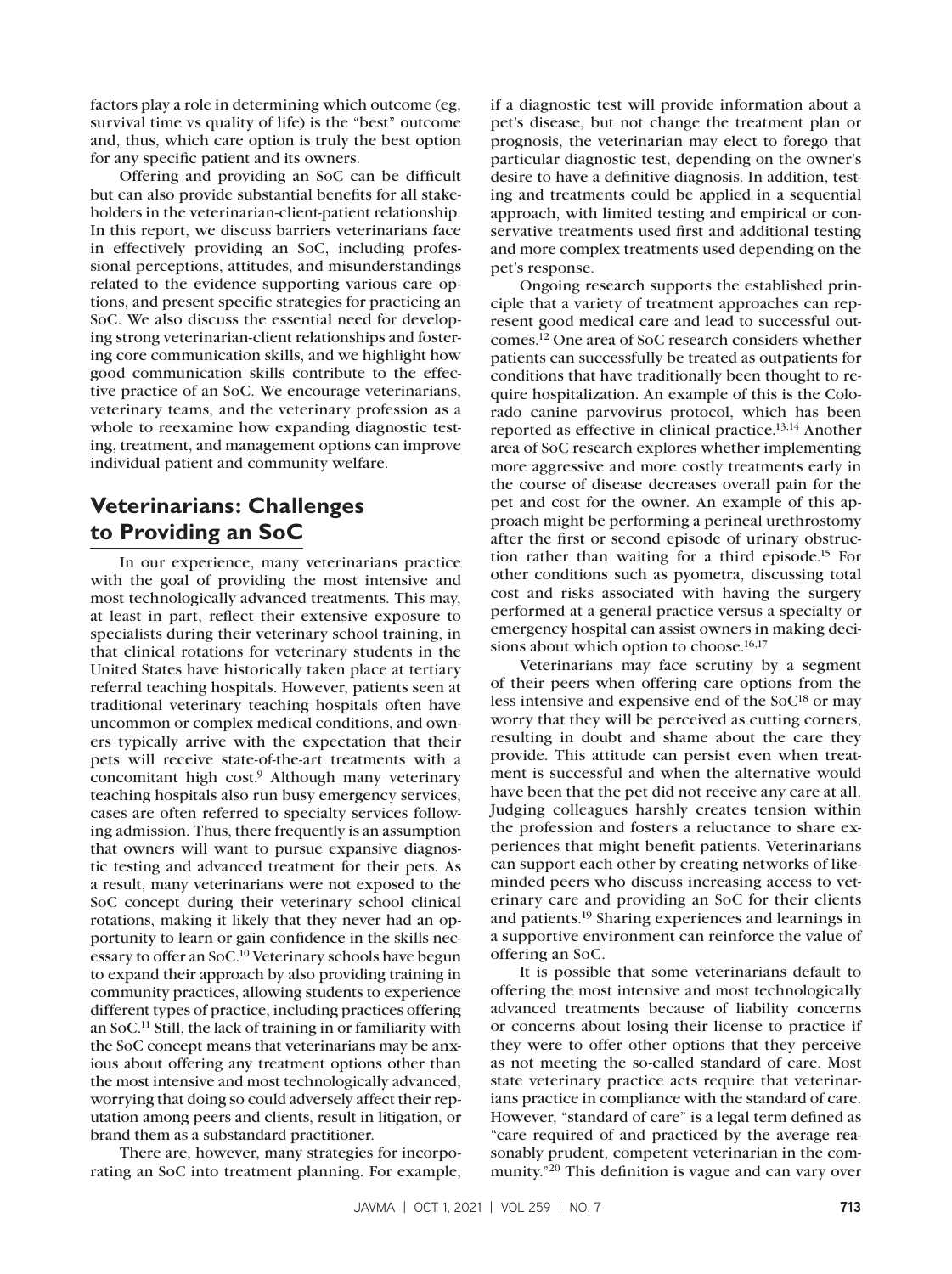time and across geographic locations $21$ ; however, it does not require that general practitioners provide the same level of care as specialists or dictate that the most intensive and most technologically advanced care is the only acceptable care. Complaints filed with state veterinary boards can result in fines or suspension or revocation of a veterinary license. However, good veterinarian-client communication can help avoid most of the misunderstandings that lead to veterinary board complaints, and good medical record keeping that documents discussions with owners and clarifies that owners were fully informed before deciding on a care option can be the best defense against them.

Today's social media climate can also sometimes be seen as a barrier to practice an SoC, because social media allows the voice of a single unhappy client claiming their pet did not receive appropriate care to be greatly magnified. Approximately one in five veterinarians report having been victims of cyberbullying or knowing colleagues who were victims of cyberbullying.22 On the other hand, social media has the potential to promote a more-balanced discussion of the costs of veterinary care and options available under an SoC.

## **Clients: Communication Strategies**

Communication that focuses on building the veterinarian-client relationship is an essential component of SoC. Specific relationship-centered communication skills include asking open-ended questions and employing reflective listening, which have been shown to improve the client experience and increase their satisfaction with veterinary services by creating a positive base for the transfer of information from veterinarian to client and enhancing information retention and compliance with treatment protocols.23–25 These core communication skills are being incorporated into many veterinary school curricula<sup>26,27</sup> and continuing education opportunities for practicing veterinarians. Relationship-centered communication decreases the likelihood of a client taking legal or disciplinary action against a practitioner or posting a negative review by preventing misunderstandings or misaligned expectations,<sup>28</sup> which may alleviate some barriers to practicing SoC.

Listening carefully to clients and allowing them to relay their observations of their pet and voice their concerns is an important step in building trust<sup>29</sup> and developing appropriate SoC options. Practicing reflective listening, which includes summarizing what another person has said and checking that you have understood them correctly, $30,31$  reduces the likelihood of miscommunication and may save time and frustration during the course of a pet's treatment.32

Asking open-ended questions (ie, questions that require more than a yes-or-no, single word, or short answer) encourages clients to share more about their

pet's condition and their desires and limitations related to their pet's care. $30,31$  The answers to these types of questions provide important context when discussing various SoC options. Questions that are not open-ended may make owners feel judged or pressured to answer with what they believe is the "correct" answer even if it is not the best answer for their situation. For example, clients may answer "yes" when asked whether they can give their dogs injections, even if they have reservations about their ability to do so. If an open-ended question is asked ("How would you feel about giving injections at home?"), clients will be more likely to provide information critical to determining the treatment plan.

Discussing the family's goals when caring for their pet allows veterinarians to better determine what will be considered a successful outcome from the family's perspective and which care options are most likely to achieve that outcome. During a goalsof-care discussion, veterinarians should ask questions such as "what are your biggest concerns about your pet's condition?," "how do you think your pet will tolerate being in the hospital or returning for multiple visits?," "what is your ability to come back for recheck examinations?," and "what is your budget for your pet's care?" A helpful tool to assist with navigating these conversations is the conversation guide from Goldberg,<sup>33</sup> which provides a structure for difficult conversations. Allowing clients time to process information and prepare for the next phase of a discussion is important. Checking in with owners, asking whether they are ready to continue a difficult conversation, and using questions to ensure understanding indicates that veterinarians are sensitive to owners' feelings and willing to spend the time necessary to make them feel at ease.<sup>34</sup>

Including owners in the process of winnowing down the universe of potential care options to those most closely aligned with their goals, expectations, abilities, and financial considerations leads to better decisions for pets by empowering the family to consider what is possible and in their pets' best interests. Family considerations include the initial and longterm costs, logistics of ongoing treatment, and medical factors such as diagnosis and prognosis.35 Families may consider their pets' individual characteristics, including temperament, which can affect an owner's ability to comply with treatment recommendations and the pets' quality of life (eg, because of extended or multiple hospitalizations, intensive treatments, or activity restriction). In addition, owners may consider their own lifestyle factors such as the ability to physically perform treatments, return for recheck appointments, or provide special support at home for their pets **(Figure 1)**.

Even without any outside bias or intentional inference, most people will, when faced with a list of options, tend to gravitate toward the first option offered.36 Thus, if veterinarians present the most intensive and most technologically advanced care option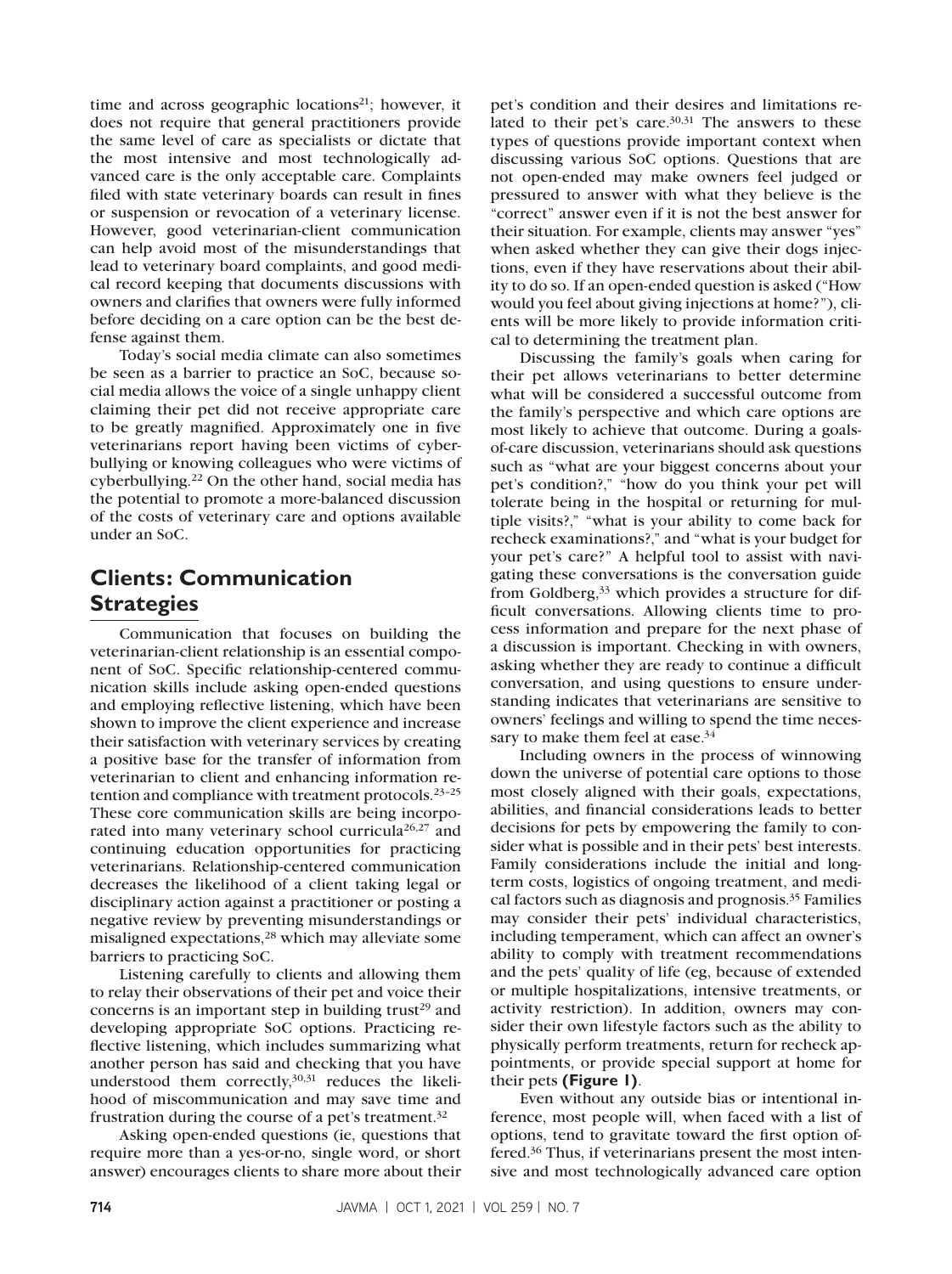

**Figure 1**—Illustration of the spectrum of care in veterinary medicine. All evidence-supported diagnostic testing and treatment options are filtered through the lens of the specific circumstances of the pet and owner to select the option considered most acceptable on the basis of the owner's expectations and financial considerations. Care options should be periodically reviewed to ensure that they continue to meet the owner's expectations.

first, owners are likely to infer that this is the preferred or possibly only acceptable option. With the benefit of insights gained through a goals-of-care discussion, veterinarians can instead first offer the option they believe will be the best for the pet on the basis of current scientific knowledge<sup>37</sup> and the owners' expectations and financial considerations.

It is of paramount importance for clients to be able to communicate with their veterinarian in a language in which they are comfortable. Conversations about a pet's medical condition and care are often complex and emotional, may include information that is new to the client, and could contain unfamiliar concepts and terminology. Navigating that conversation in a language in which the client is not fluent adds to the stress of the situation and makes good decision-making more difficult. If possible, having staff who can translate care conversations, including medical terms, into languages that are common in the practice area is optimal; however, other methods of translation, such as various websites and contracted telephone translation services, are available. Infographics that depict important information may also be helpful.

## **Patients: Improving Welfare**

Patients are the ultimate beneficiaries of offering an SoC, and offering an SoC is the first step in improving pet welfare for clients having difficulties accessing care. Clients, especially those who have never or rarely brought their pets to see a veterinarian, must feel comfortable seeking veterinary care and at ease during their visit to ensure an ongoing relationship with the clinic. Participating in community events,

hosting an open house at the clinic, or speaking at community meetings are ways veterinarians can help potential clients become more familiar with them and their practices and decrease the apprehension some clients may feel about bringing their pets to a clinic. When possible, employing veterinarians and staff who are members of the community and who have similar cultural, racial, and socio-economic experiences will not only help make clients feel more comfortable in the clinic but also build sensitivity and a welcoming atmosphere for clients.

Anxiety over the cost of veterinary care may make some clients reluctant to bring their pets to a veterinary clinic.32 Demystifying fees can help to allay this anxiety.38 Transparency about the cost of basic services such as the initial examination fee prior to the visit can help set expectations and help clients prepare. Openly discussing the costs of various treatment plans early in the process is an essential component of providing an SoC, yet one study $39$  suggested that < 30% of veterinarians discussed cost with their clients during their visits. Veterinarians should be able to articulate how the costs of various diagnostic tests and treatments compare, explain why some are more expensive than others, and discuss the expected benefit or outcome for each.7 Price transparency is key for building trust with clients.<sup>38</sup> One strategy that can be used to simplify estimating fees is to offer inclusive packages with fixed pricing for protocols and procedures that generally require the same approach for every patient. This approach makes it easier for clients to compare costs of different treatments.

Decreasing the cost of care by practicing an SoC has many benefits for patients. Pets will be treated for conditions that might otherwise have not been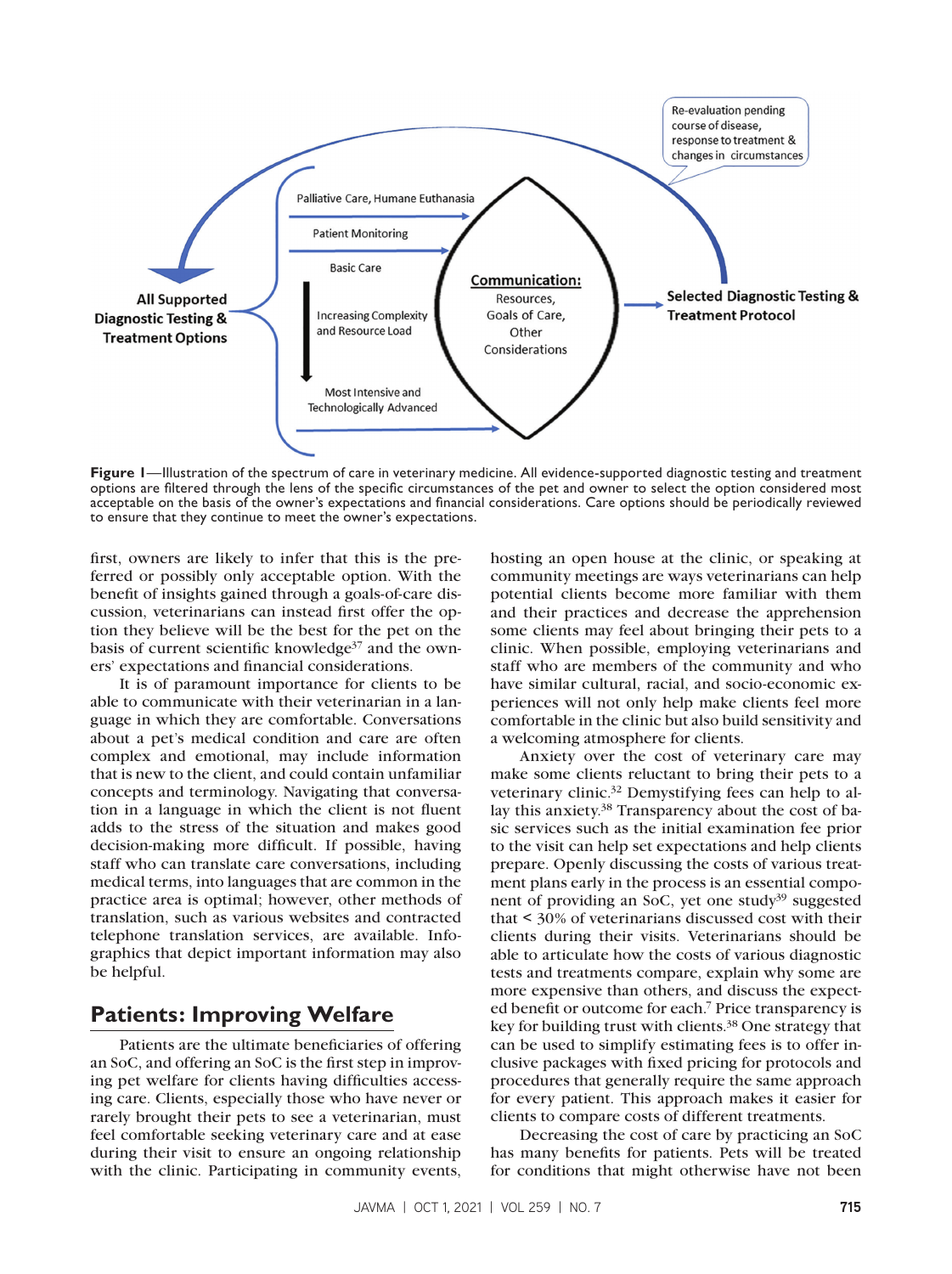addressed. Clients may pursue treatment for a future condition earlier in the course of disease, trusting that their veterinarian will partner with them to find the best treatment option for them and their pet.<sup>40</sup> Earlier intervention may prevent costly emergency visits and possibly lead to better outcomes. In instances when relinquishment or euthanasia are seemingly the only options because of an owner's financial limitations, offering an SoC may provide additional options.

### **Conclusions**

Enhancing the veterinarian-client relationship is critical for SoC to successfully expand access to veterinary care. As veterinarians, we must be able to facilitate open and compassionate conversations with families about their goals when caring for their pet and be able to discuss without judgment different care options that align with those goals. By giving context to owners, we can empower them to choose the option that is best for them and their pet without feeling any embarrassment, shame, or distress.<sup>41</sup> To effectively provide an SoC, veterinarians need to focus on efforts that foster effective communication and build strong trusting relationships with clients.

In this context, veterinarians and the veterinary profession as a whole may benefit from shifting the paradigm by which we measure professional accomplishment. A veterinarian who only considers the outcome to be successful when a patient is cured, a chronic condition is managed, or life is extended beyond expectations may feel dejected when these results are not possible. Broadening the definition of a successful outcome to include support of the human-animal bond through effective communication, partnering with families to develop treatment plans that align with their goals for their pets, and providing care that corresponds with owners expectations can enhance professional fulfillment.<sup>40,41</sup> This philosophy of practice may also help alleviate some of the burnout and moral distress that many veterinarians experience.  $42,43$ 

Practicing an SoC without judgement and with confidence in the options offered increases access to veterinary care and invites clients to make the best decisions for their pets and families. Fostering a strong partnership with our clients improves the client experience, enhances the impact of care, improves our own professional experience as veterinarians, and, most importantly, improves the health and welfare of our patients.

Given that barriers to care exist, we call on veterinarians to move toward offering an SoC that, by embracing a range of care options, can improve access to veterinary care. All options should be presented in terms of their supporting evidence, costs, and other considerations within the context of relationshipcentered care and using best practices for veterinaryclient communication. Not only can an SoC approach address the best interests of patients and the needs and desires of clients, it may also support veterinarians in dealing with some of the increasing stresses of practice. Accomplishing these goals will require efforts from individual practitioners and the profession in general and will, perhaps, require a reassessment of some aspects of veterinary education.

## **Acknowledgments**

No third-party funding or support was received in connection with the writing or publication of the manuscript. The authors declare that there were no conflicts of interest.

## **References**

- 1. AVMA Veterinary Economics Division. Dog ownership and veterinary visits by income bracket. *J Am Vet Med Assoc* 2020;256:282.
- 2. Access to Veterinary Care Coalition. Access to veterinary care: barriers, current practices, and public policy. Available at: trace. tennessee.edu/cgi/viewcontent.cgi?article=1016&context=utk\_ smalpubs. Accessed May 19, 2020.
- 3. Humane Society of the United States. Keeping pets for life. Available at: www.humanesociety.org/issues/keeping-petslife. Accessed Oct 2, 2020.
- 4. Stull JW, Shelby JA, Bonnett BN, et al. Barriers and next steps to providing a spectrum of effective health care to companion animals. *J Am Vet Med Assoc* 2018;253:1386–1389.
- 5. Fingland RB, Stone LR, Read EK, et al. Preparing veterinary students for excellence in general practice: building confidence and competence by focusing on spectrum of care. *J Am Vet Med Assoc* 2021;in press.
- 6. Sidana A, Hernandez DJ, Feng Z, et al. Treatment decisionmaking for localized prostate cancer: what younger men choose and why. *Physiol Behav* 2016;176:139–148.
- 7. Pantaleon L. Why measuring outcomes is important in health care. *J Vet Intern Med* 2019;33:356–362.
- Toews L. The information infrastructure that supports evidence-based veterinary medicine: a comparison with human medicine. *J Vet Med Educ* 2011;38:123–134.
- 9. Sullivant AM, Mackin AJ, Morse D. Strategies to improve case outcome when referral is not affordable. *J Vet Med Educ* 2020;47:356–364.
- 10. Vandeweerd JM, Vandeweerd S, Gustin C, et al. Understanding veterinary practitioners' decision-making process: implications for veterinary medical education. *J Vet Med Educ* 2012;39:142–151.
- 11. McCobb E, Rozanski EA, Malcolm EA, et al. A novel model for teaching primary care in a community practice setting: Tufts at Tech Community Veterinary Clinic. *J Vet Med Educ* 2018;45:99–107.
- 12. Wucherer KL, Conzemius MG, Evans R, et al. Short-term and long-term outcomes for overweight dogs with cranial cruciate ligament rupture treated surgically or nonsurgically. *J Am Vet Med Assoc* 2013;242:1364–1372.
- 13. Venn EC, Preisner K, Boscan PL, et al. Evaluation of an outpatient protocol in the treatment of canine parvoviral enteritis. *J Vet Emerg Crit Care (San Antonio)* 2017;27:52–65.
- 14. Perley K, Burns CC, Maguire C, et al. Retrospective evaluation of outpatient canine parvovirus treatment in a shelterbased low-cost urban clinic. *J Vet Emerg Crit Care (San Antonio)* 2020;30:202–208.
- 15. Slater MR, Pailler S, Gayle JM, et al. Welfare of cats 5 to 29 months after perineal urethrostomy. *J Feline Med Surg* 2020;22:582–588.
- 16. Pailler S, Slater MS, Lesnikowski SM, et al. Outcomes of pyometra in 405 female dogs treated surgically in a non-specialized setting (2017–2019). *J Am Vet Med Assoc* 2021;in press.
- 17. Pailler S, Slater M, Lesnikowski S, et al. Outcomes of pyometra in 126 female cats treated surgically in a non-specialized setting (2017–2019). *J Am Vet Med Assoc* 2021;in press.